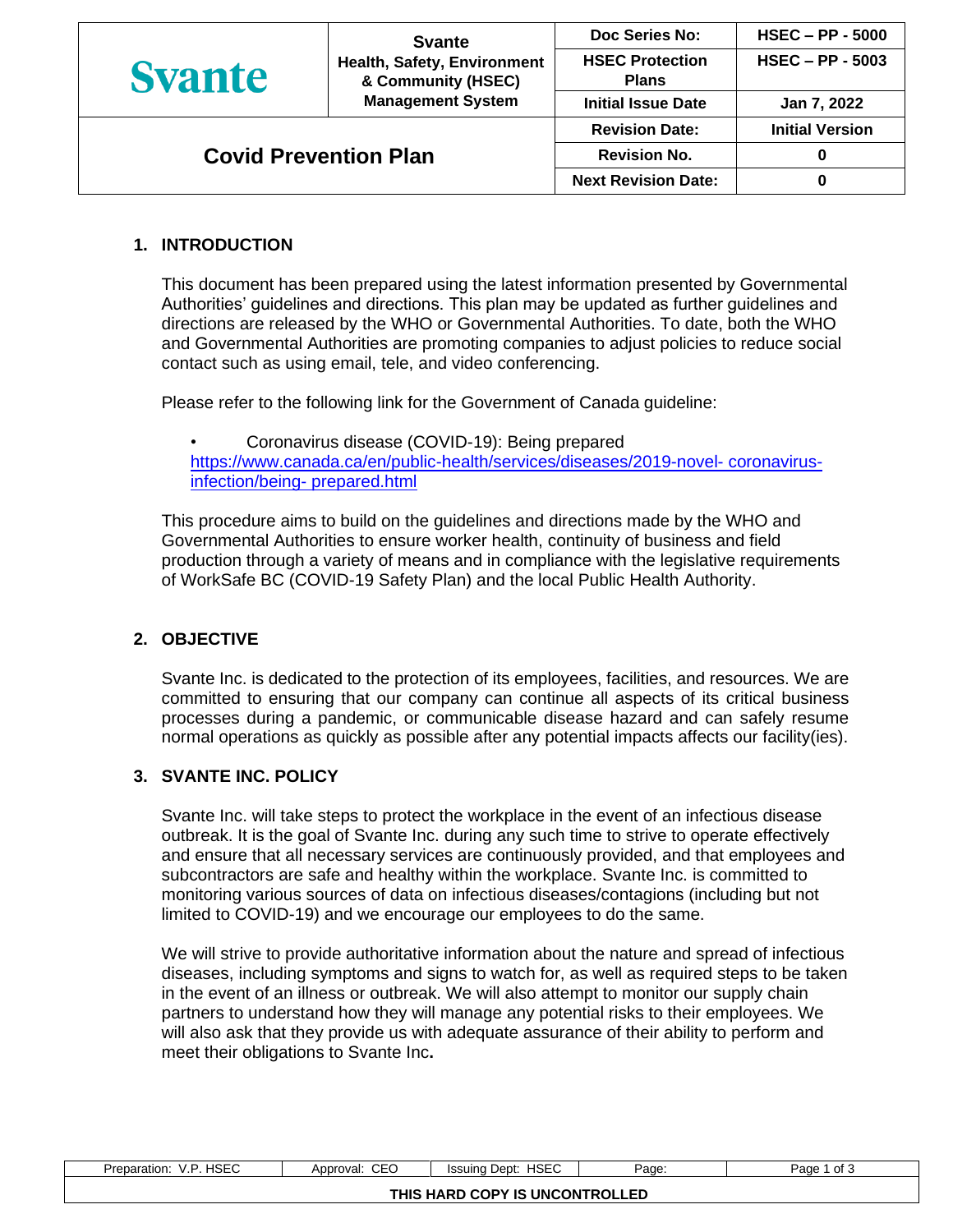|                              | <b>Svante</b><br>Health, Safety, Environment<br>& Community (HSEC)<br><b>Management System</b> | Doc Series No:                         | $HSEC - PP - 5000$     |
|------------------------------|------------------------------------------------------------------------------------------------|----------------------------------------|------------------------|
| <b>Syante</b>                |                                                                                                | <b>HSEC Protection</b><br><b>Plans</b> | $HSEC - PP - 5003$     |
|                              |                                                                                                | <b>Initial Issue Date</b>              | Jan 7, 2022            |
|                              |                                                                                                | <b>Revision Date:</b>                  | <b>Initial Version</b> |
| <b>Covid Prevention Plan</b> |                                                                                                | <b>Revision No.</b>                    | 0                      |
|                              |                                                                                                | <b>Next Revision Date:</b>             | 0                      |

### **4. PURPOSE**

The purpose of this Covid Prevention Plan (CPP) is to ensure that Svante Inc. personnel are aware and followed used by our workers to provide effective protection against currently identified communicable diseases in the workplace.

# **5. SCOPE**

This specific HSEC protection and prevention plan applies to all Svante Inc. personnel and sub-contractors to ensure the safety of all workers, equipment and operations as defined by local OHS regulations.

### **6. DEFINITIONS**

|           | <b>Active Cases</b>            | Infectious disease that can spread from the infectious individual to others.                                                                                                                                                                                                                                                                                                                                                                         |
|-----------|--------------------------------|------------------------------------------------------------------------------------------------------------------------------------------------------------------------------------------------------------------------------------------------------------------------------------------------------------------------------------------------------------------------------------------------------------------------------------------------------|
| $\bullet$ | <b>BCCDC</b>                   | <b>British Columbia Centers for Disease Control</b>                                                                                                                                                                                                                                                                                                                                                                                                  |
|           | <b>CDC</b>                     | Centers for Disease Control and Prevention                                                                                                                                                                                                                                                                                                                                                                                                           |
|           | Communicable<br><b>Disease</b> | "Communicable disease" means an illness caused by an infectious agent<br>or its toxins that occurs through the direct or indirect transmission of the<br>infectious agent or its products from an infected individual or via an<br>animal, vector or the inanimate environment to a susceptible animal or<br>human host. Examples of communicable diseases that may circulate in a<br>workplace include COVID-19, norovirus, and seasonal influenza. |
|           | <b>CDPP and CPP</b>            | Communicable disease prevention plan and covid prevention plan.                                                                                                                                                                                                                                                                                                                                                                                      |
|           | Contaminated                   | Presence or the reasonably anticipated presence of infectious materials<br>on an item or surface.                                                                                                                                                                                                                                                                                                                                                    |
|           | Decontamination                | Use of physical or chemical means to remove, inactivate, or destroy<br>infectious disease on a surface or item to the point where they are no<br>longer capable of transmitting infectious particles; the surface or item is<br>rendered safe for handling, use, or disposal.                                                                                                                                                                        |
|           | Epidemic                       | Widespread occurrence of an infectious disease in a community at a<br>particular time.                                                                                                                                                                                                                                                                                                                                                               |
|           | <b>FLRA</b>                    | <b>Field Level Risk Assessment</b>                                                                                                                                                                                                                                                                                                                                                                                                                   |

| <b>HSEC</b><br>ים י<br>Preparation:<br>$\cdot$ . | $\sim$ $\sim$<br>Approval:<br>∪⊏∪ | <b>HSEC</b><br>Dept:<br>Issuina            | Page: | of <sub>3</sub><br>Paɑe |
|--------------------------------------------------|-----------------------------------|--------------------------------------------|-------|-------------------------|
|                                                  |                                   | <b>D COPY IS UNCONTROLLED</b><br>THIS HARD |       |                         |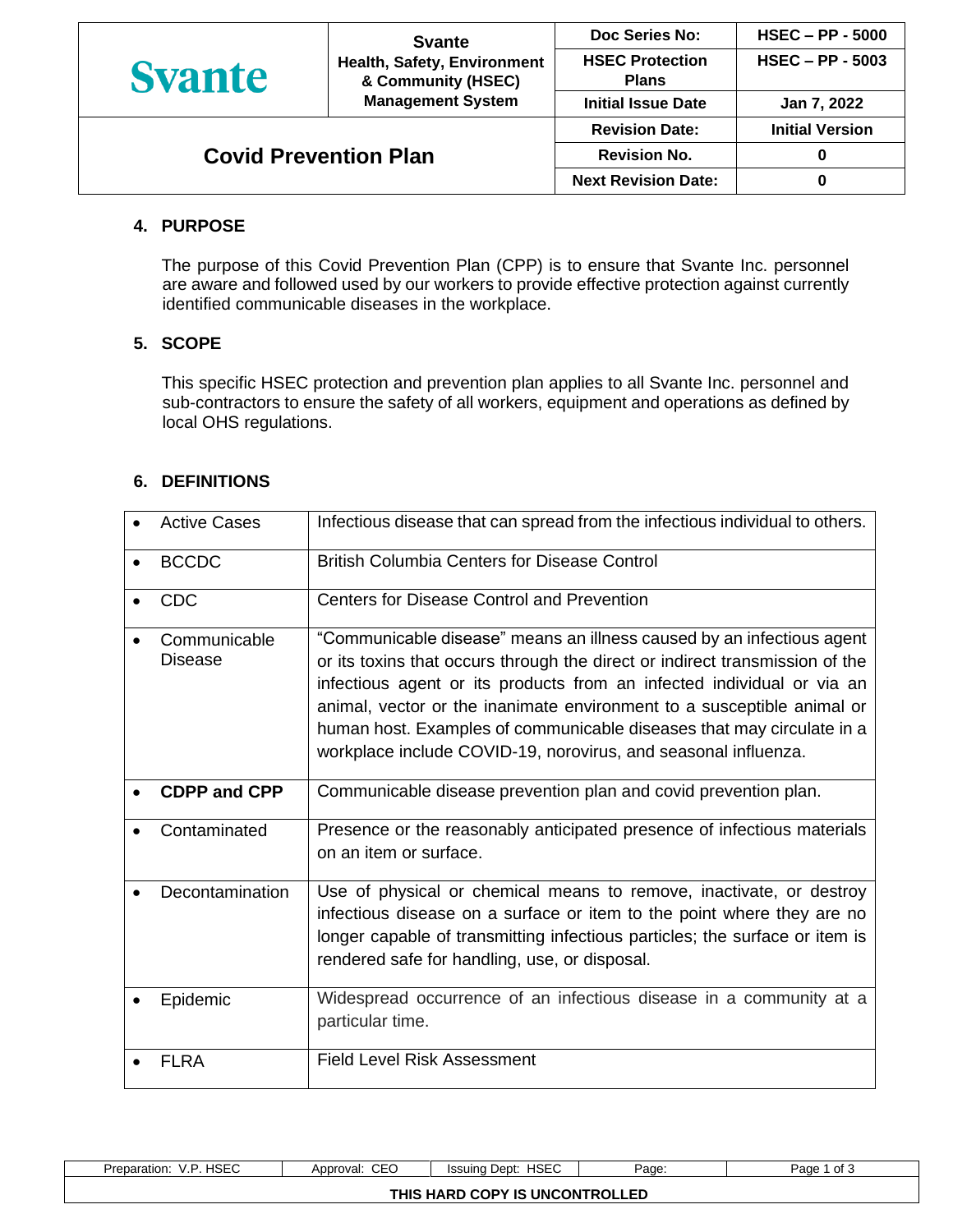|                              | <b>Svante</b>                                                                 | Doc Series No:                         | $HSEC - PP - 5000$     |
|------------------------------|-------------------------------------------------------------------------------|----------------------------------------|------------------------|
| <b>Syante</b>                | Health, Safety, Environment<br>& Community (HSEC)<br><b>Management System</b> | <b>HSEC Protection</b><br><b>Plans</b> | $HSEC - PP - 5003$     |
|                              |                                                                               | <b>Initial Issue Date</b>              | Jan 7, 2022            |
|                              |                                                                               | <b>Revision Date:</b>                  | <b>Initial Version</b> |
| <b>Covid Prevention Plan</b> |                                                                               | <b>Revision No.</b>                    |                        |
|                              |                                                                               | <b>Next Revision Date:</b>             |                        |

|           | Handwashing<br><b>Facilities</b>          | Facility providing an adequate supply of running potable water, soap, and<br>single-use towels or hot airdrying machines.                                                                                                                                       |
|-----------|-------------------------------------------|-----------------------------------------------------------------------------------------------------------------------------------------------------------------------------------------------------------------------------------------------------------------|
| $\bullet$ | Immunization or<br>Vaccination            | The safe and appropriate administration of a vaccine by licensed<br>professionals to stimulate the body's own immune system to protect the<br>individual against communicable diseases in the event of an exposure.                                             |
| $\bullet$ | Infectious<br><b>Disease</b>              | Caused by pathogenic microorganisms, such as bacteria, viruses,<br>parasites or fungi; the diseases can be spread, directly or indirectly, from<br>one person to another. Infectious diseases do not include tick or insect<br>borne diseases.                  |
|           | Isolation                                 | Separation of infected persons (or potentially infected persons) from<br>persons who are not infected.                                                                                                                                                          |
|           | <b>JHA</b>                                | <b>Job Hazard Assessment</b>                                                                                                                                                                                                                                    |
|           | <b>OHS</b>                                | Occupational Health & Safety                                                                                                                                                                                                                                    |
|           | Pandemic                                  | Widespread occurrence of an infectious disease prevalent over a whole<br>country or the world.                                                                                                                                                                  |
| $\bullet$ | Personal<br>Protective<br>Equipment (PPE) | Specialized clothing or equipment worn by an employee for protection<br>against a hazard. General work clothes (e.g., uniforms, pants, shirts, or<br>blouses) not intended to function as protection against a hazard are not<br>considered to be PPE.          |
|           | Quarantine                                | Separation and restriction of the activities of healthy persons that have<br>been exposed to a communicable disease. The aim is to prevent<br>transmission of the disease from potentially infected persons to healthy<br>persons during the incubation period. |
|           | <b>Risk Exposure</b><br>Categories        | Worker risk of occupational exposure to infectious disease during an<br>outbreak may vary from high, medium, or low (caution) risk.                                                                                                                             |
|           | Self-Monitoring                           | Process of monitoring oneself for fever by taking one's temperature twice<br>a day and remaining alert for respiratory symptoms (e.g., cough,<br>shortness of breath, sore throat).                                                                             |
|           | Social Distancing                         | Self-defense action to protect individuals from contracting a contagious<br>disease. This action includes maintaining a distance of at least 6 feet from<br>other workers.                                                                                      |

| <b>HSEC</b><br>V.P<br>Preparation: | CEO<br>Approval: | HSEC<br>Issuina Dept: | Page: | of 3<br>Page |  |
|------------------------------------|------------------|-----------------------|-------|--------------|--|
| THIS HARD COPY IS UNCONTROLLED     |                  |                       |       |              |  |
|                                    |                  |                       |       |              |  |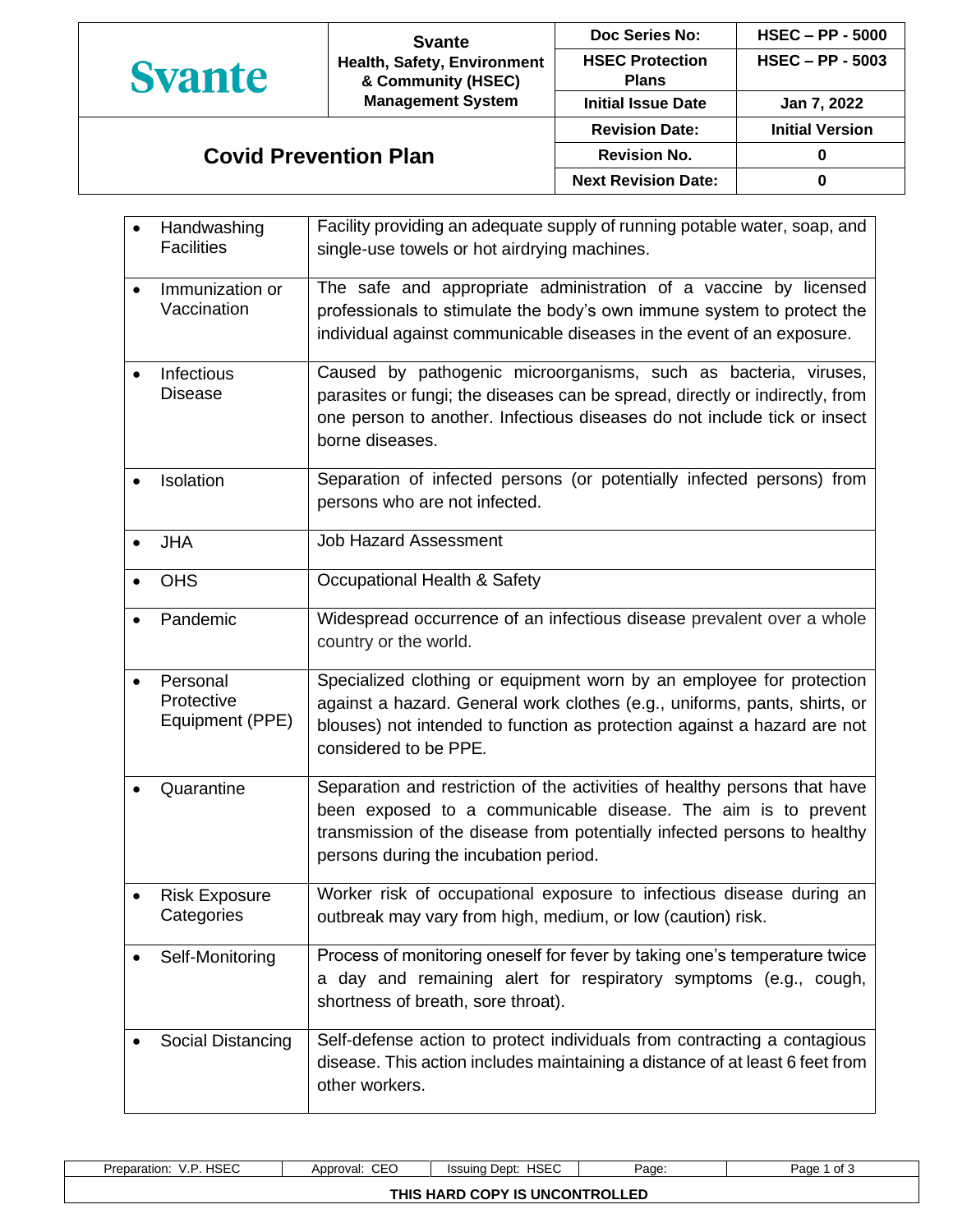| <b>Syante</b>                | <b>Svante</b><br>Health, Safety, Environment<br>& Community (HSEC)<br><b>Management System</b> | Doc Series No:                         | $HSEC - PP - 5000$     |
|------------------------------|------------------------------------------------------------------------------------------------|----------------------------------------|------------------------|
|                              |                                                                                                | <b>HSEC Protection</b><br><b>Plans</b> | $HSEC - PP - 5003$     |
|                              |                                                                                                | <b>Initial Issue Date</b>              | Jan 7, 2022            |
| <b>Covid Prevention Plan</b> |                                                                                                | <b>Revision Date:</b>                  | <b>Initial Version</b> |
|                              |                                                                                                | <b>Revision No.</b>                    |                        |
|                              |                                                                                                | <b>Next Revision Date:</b>             |                        |

# **7. RESPONSIBILITIES**

### **7.1 Senior Management:**

- Support and actively promote Svante Inc. commitment to the management of occupational exposures to communicable diseases.
- Ensure consideration is given to new preventive control measures in planning and budgeting.
- Ensure VP's, directors/managers/supervisory staff monitor the prevention strategies and take appropriate action as outlined by policies and procedures.
- Promote a culture of safety within the organization.
- Support front line management in the delivery of communicable disease exposure management

### **7.2 VP of HSEC (CDPP and CPP Facilitator)**

- Activate the CDPP & CPP when directed by the CEO or designee.
- Determine the employees' exposure risks for routine and non-routine tasks with higher exposure risks than normal and routine tasks covered by this procedure using a pre-job planning or job hazard / job safety analysis.
- Provide new-hire, episodic, and annual training for employees.
- Ensure employees receive the proper PPE and corresponding training.
- Maintain training records.
- Maintain appropriate amounts of hand sanitizer, PPE, etc.
- Provide guidance and suggestions for improvements to CDPP.

### **7.3 Management and Supervisors:**

- Be familiar with all aspects within this policy and the Svante Inc. Communicable Disease Prevention Plan.
- Ensure that workers are provided with the information, instruction, training, supervision, and PPE necessary to enable them to comply with Interior Health's policies and procedures for preventing the spread of communicable diseases.
- Ensure regular housekeeping practices are implemented, including routine (daily or more frequent) cleaning and disinfecting of surfaces, shared tools and equipment, and other elements of the work environment. Clean and disinfect the tools, equipment, and areas in accordance with relevant CDC guidelines.

### **7.4 Joint Occupational Health and Safety (JOHS) Committee / Worker Representatives:**

• Be familiar with all aspects within this policy and the Svante Inc. Communicable Disease Prevention Plan.

| <b>HSEC</b><br>Preparation:<br>v<br>v.ı | CEO<br>Approval: | <b>HSEC</b><br>Issuing Dept: | Page: | of <sub>3</sub><br>Paɑe |  |
|-----------------------------------------|------------------|------------------------------|-------|-------------------------|--|
| THIS HARD COPY IS UNCONTROLLED          |                  |                              |       |                         |  |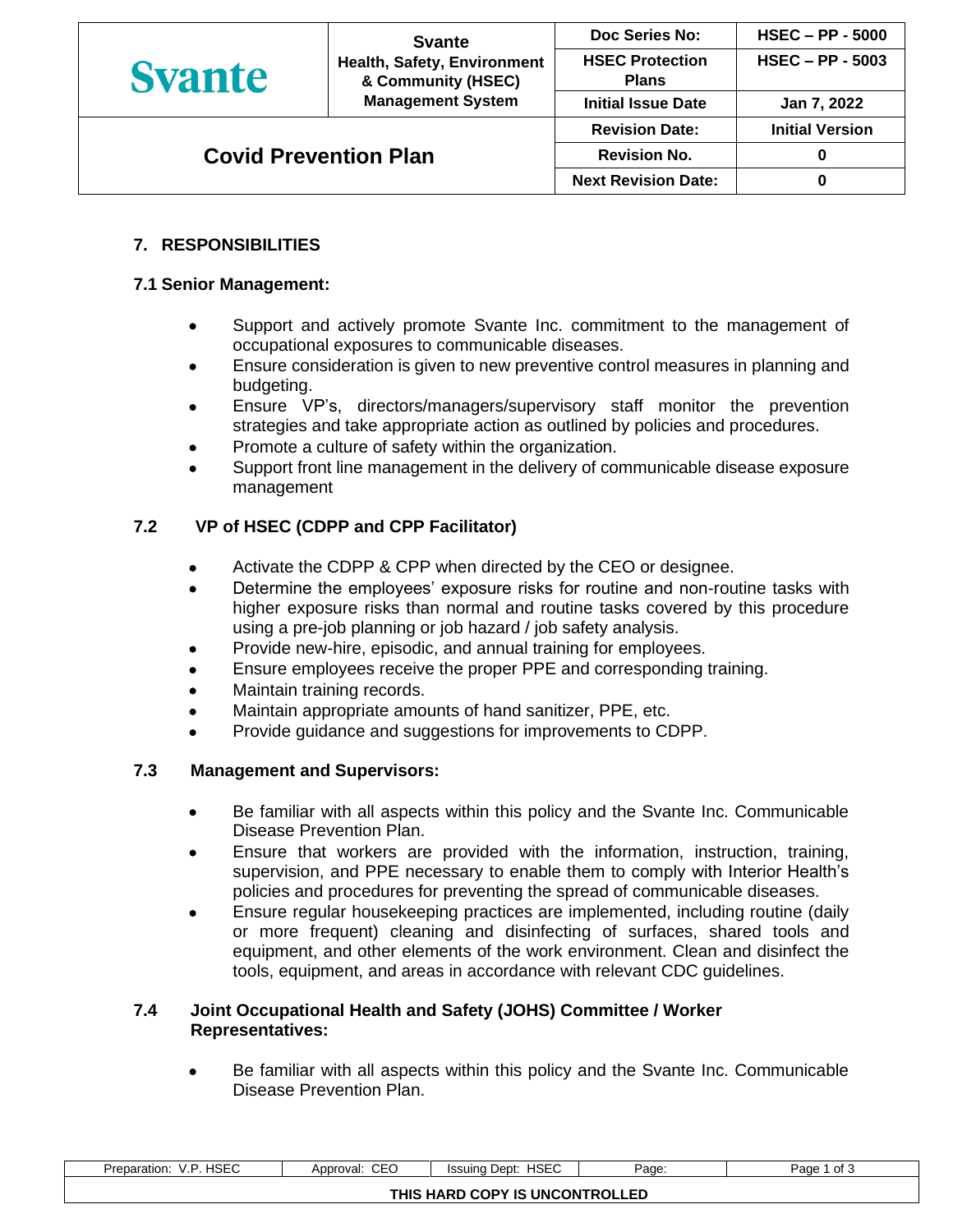|                              | <b>Svante</b><br>Health, Safety, Environment<br>& Community (HSEC)<br><b>Management System</b> | Doc Series No:                         | <b>HSEC - PP - 5000</b> |
|------------------------------|------------------------------------------------------------------------------------------------|----------------------------------------|-------------------------|
| <b>Syante</b>                |                                                                                                | <b>HSEC Protection</b><br><b>Plans</b> | $HSEC - PP - 5003$      |
|                              |                                                                                                | <b>Initial Issue Date</b>              | Jan 7, 2022             |
| <b>Covid Prevention Plan</b> |                                                                                                | <b>Revision Date:</b>                  | <b>Initial Version</b>  |
|                              |                                                                                                | <b>Revision No.</b>                    |                         |
|                              |                                                                                                | <b>Next Revision Date:</b>             |                         |

# **7.5 Employee:**

- Be familiar with all aspects within this policy and the Svante Inc. Communicable Disease Prevention Plan.
- When required report vaccination/immunity status to Workplace Health and Safety.
- Report communicable disease exposures incidents to the HSEC VP for assessment, incident reporting and further direction.
- Use controls and/or PPE provided by the company to minimize exposure.
- Notify the facility management if showing symptoms of an infectious disease. If possible, make notifications remotely such as using a radio or a cell phone.
- Stay home if showing symptoms related to the infectious disease or as directed by a health care provider.
- Use proper respiratory etiquette, including covering coughs and sneezes.
- Maintain regular housekeeping practices, including routine cleaning and disinfecting of surfaces, equipment, and other areas of the work environment.
- Report all exposure / illness incidents following the requirements of incident / illness reporting procedure.
- Contact their supervisor, Facility Manager, the Svante JOHS Committee or to the VP of HSEC to provide suggestions for improvements to CDPP.

## **8. EDUCATION AND TRAINING**

- **8.1** All employees must receive instruction in prevention strategies and behavior appropriate to the level of risk in their work. All employees must complete department/job specific orientation to hazards and programs specific to their work.
- **8.2** Screening awareness, education, and vaccine and immunity encouragement are incorporated into the recruitment and orientation process for new employees.
- **8.3** Vaccination is not mandatory, though employees are strongly encouraged to receive vaccination to protect themselves as outlined by BCCDC.
- **8.4** All employees must receive and utilize the appropriate PPE required for the specific hazards related to communicable disease prevention planning.
- **8.5** Ensure awareness to the four-step CDPP plan:
	- **8.5.1** Understand the risk
	- **8.5.2** Implantation of measures, practices and policies related to reducing the risk.
	- **8.5.3** Communication of measures, practices and policies related to reducing the risk.
	- **8.5.4** Monitor the workplace and update the CDPP as required.

## **9. ELIMINATION OF RISK**

Svante Inc. will strive for a clean workplace, including the regular cleaning of objects and areas that are frequently used, such as bathrooms, breakrooms, conference rooms, door handles and railings, drinking water dispensers, coffee pot handles, light switches, copier buttons etc. The

| HSEC<br>Preparation:<br>٠. | CEC<br>Approval:<br>◡∟◡ | <b>HSEC</b><br>Dept:<br>Issuina | Page: | of 3<br>Page 1 |
|----------------------------|-------------------------|---------------------------------|-------|----------------|
|                            |                         | THIS HARD COPY IS UNCONTROLLED  |       |                |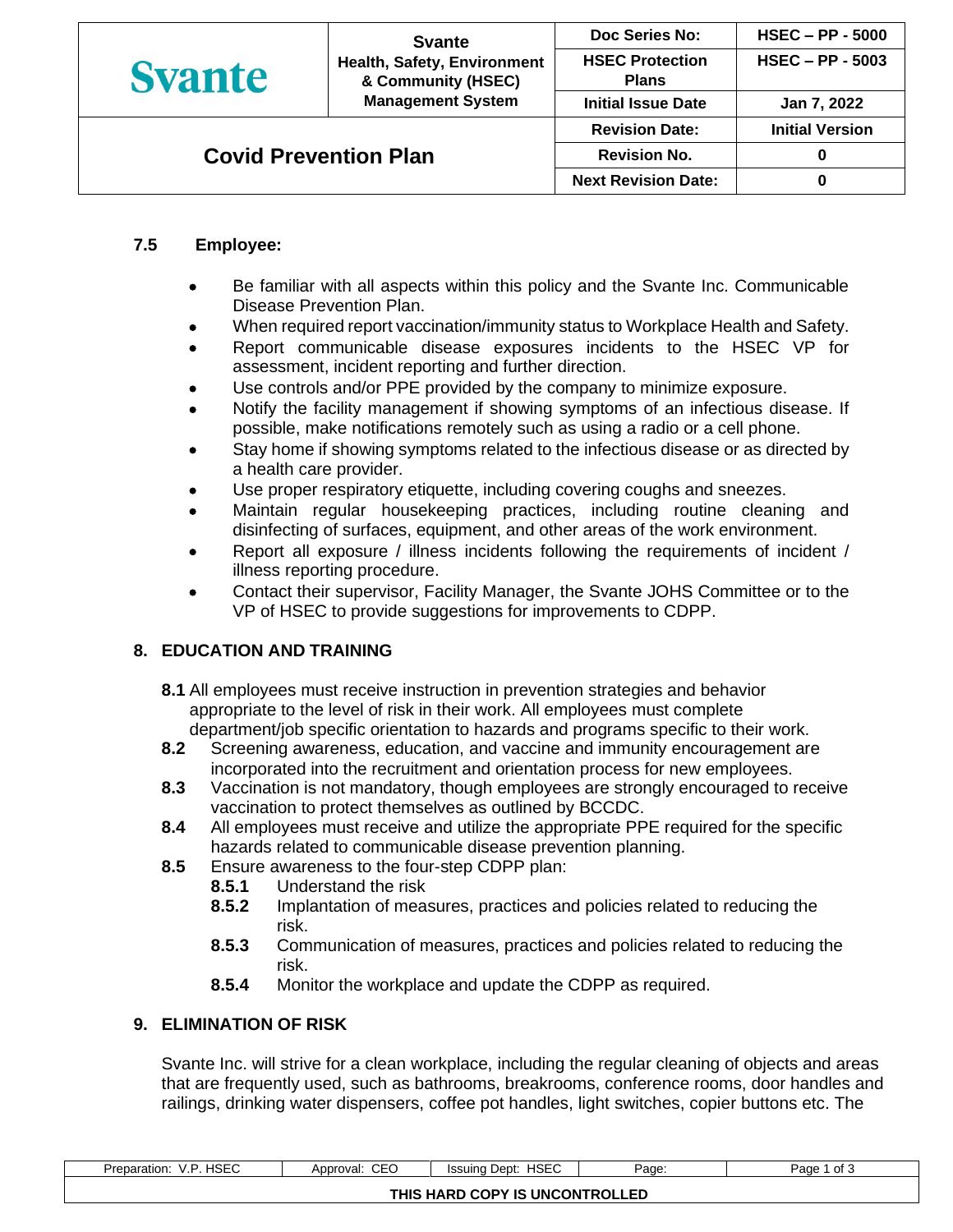|                              | <b>Svante</b><br>Health, Safety, Environment<br>& Community (HSEC)<br><b>Management System</b> | Doc Series No:                         | $HSEC - PP - 5000$     |
|------------------------------|------------------------------------------------------------------------------------------------|----------------------------------------|------------------------|
| <b>Syante</b>                |                                                                                                | <b>HSEC Protection</b><br><b>Plans</b> | $HSEC - PP - 5003$     |
|                              |                                                                                                | <b>Initial Issue Date</b>              | Jan 7, 2022            |
|                              |                                                                                                | <b>Revision Date:</b>                  | <b>Initial Version</b> |
| <b>Covid Prevention Plan</b> |                                                                                                | <b>Revision No.</b>                    |                        |
|                              |                                                                                                | <b>Next Revision Date:</b>             |                        |

Management Team will be designated to monitor and coordinate events around an infectious disease outbreak, as well as, to create work rules that could be implemented to promote safety through infection control.

We will ask all employees to cooperate in taking steps to reduce the transmission of infectious disease in the workplace. The best strategy is usually the most common—frequent hand washing with warm, soapy water; covering your nose and mouth whenever you sneeze or cough; and discarding used tissues in wastebaskets. We will also endeavor to supply sanitizer and/or antibacterial soap at all locations (contingent upon availability of same).

Masks are mandatory in all facilities and are worn when 2m or 6ft of distance cannot be maintained, while travelling throughout the facility and in all common areas. Masks must be 3 layered and fit the face with no gaping. The mask must be worn to cover the nose and mouth and rest below the chin to work effectively.

Svante Inc. office and employees who can complete their job tasks remotely, should work remotely, wherever, and whenever possible, until further notice.

### **Consider the Necessity of Business Travel**

As with all other responsible business considerations and decisions, the necessity and practicality of air travel should be assessed, and all nonessential travel should be avoided until further notice. Employees who travel as a necessary part of their job should consult with management on appropriate actions. Employees should avoid crowded public transportation when possible. Alternative scheduling options on a case-by-case basis. Additional considerations include but are not limited to; are there alternative ways to accomplish the business needs (phone call, telepresence, or defer the meeting, etc.). Contact your supervisor for more information.

### **Personal Travel**

Employees returning from personal travel to any location identified as having sustained or widespread COVID-19 transmission must contact the HSEC advisor prior to returning to work. Currently, these areas include anywhere outside Canada.

### **Second Level of protection in the workplace**

Svante Inc. has installed many different types of barriers in and around office areas, spaced desk and work areas and added partitions where applicable. Other levels of protection include foot pedals on the water dispensers, removal of cabinet doors to reduce touch points in the kitchens, and copper wrapping on door handles.

### **10. MANAGEMENT OF COVID PREVENTION (third level of protection in the workplace)**

Many times, with the best of intentions, employees report to work even though they feel ill or sick. During an infectious disease outbreak, it is critical that employees do not report to work while they are ill and/or experiencing the following symptoms: cough, fever, shortness of breath. Currently,

| <b>HSEC</b><br>17 D<br>Preparation:<br>V.I | CEC<br>Approval: | <b>HSEC</b><br>Dept:<br>Issuina | Page: | of 3<br>Page 1 |  |
|--------------------------------------------|------------------|---------------------------------|-------|----------------|--|
| THIS HARD COPY IS UNCONTROLLED             |                  |                                 |       |                |  |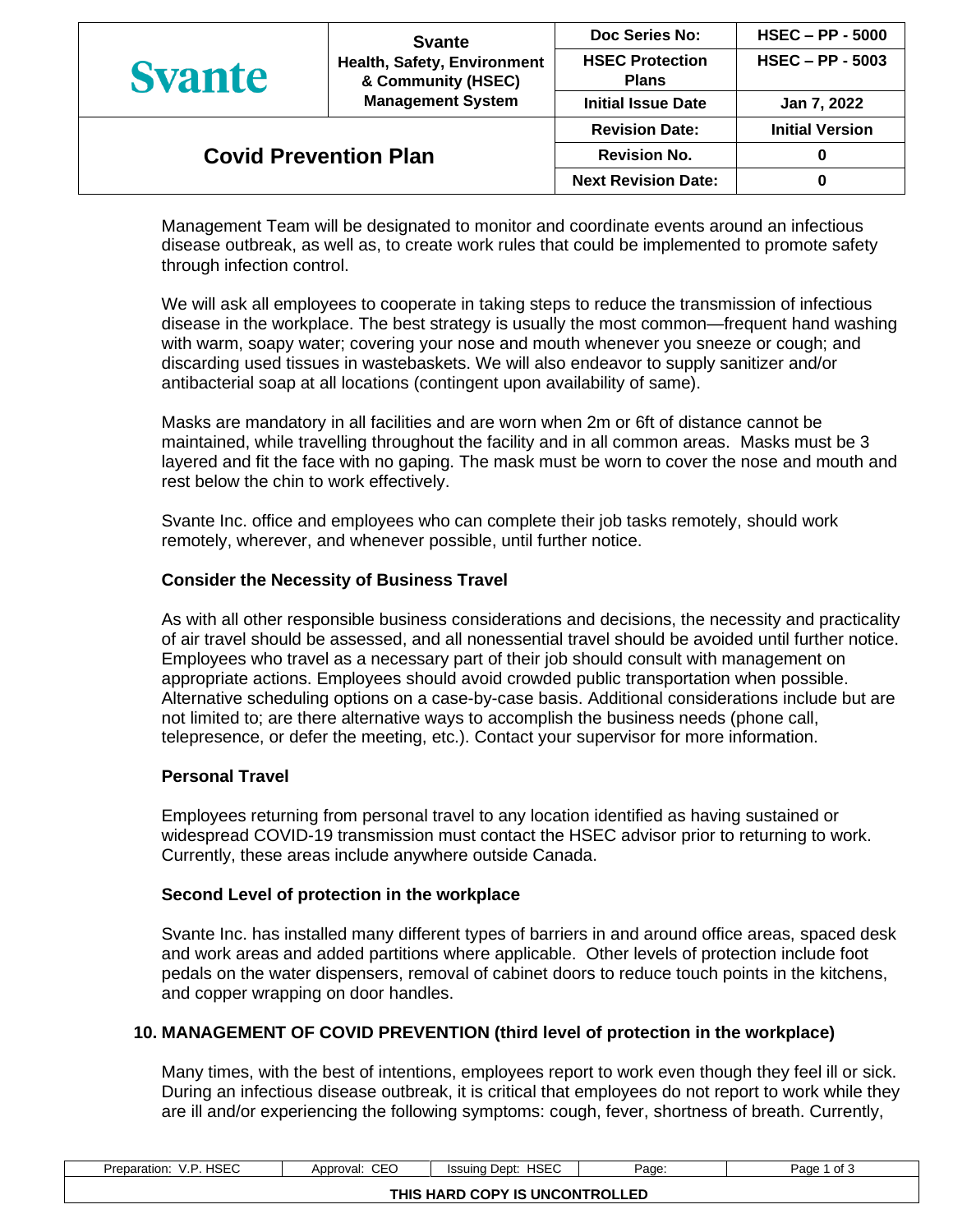|                              | <b>Svante</b>                                     | Doc Series No:                         | $HSEC - PP - 5000$     |
|------------------------------|---------------------------------------------------|----------------------------------------|------------------------|
| <b>Syante</b>                | Health, Safety, Environment<br>& Community (HSEC) | <b>HSEC Protection</b><br><b>Plans</b> | $HSEC - PP - 5003$     |
|                              | <b>Management System</b>                          | <b>Initial Issue Date</b>              | Jan 7, 2022            |
|                              |                                                   | <b>Revision Date:</b>                  | <b>Initial Version</b> |
| <b>Covid Prevention Plan</b> |                                                   | <b>Revision No.</b>                    | 0                      |
|                              |                                                   | <b>Next Revision Date:</b>             | 0                      |

the Centers for Disease Control and Prevention recommends that people with a potentially infectious illness such as influenza or the coronavirus (COVID-19) remain at home for a minimum of 5 days if vaccinated, and 10 days if unvaccinated or until at least 24 hours after they are free of fever (100 degrees F or 37.8 degrees C) or signs of a fever without the use of fever-reducing medications, whichever is longer. Employees who report to work ill will be sent home in accordance with these health guidelines.



**All employees must report regardless of working in facility or remotely if they are experiencing any COVID-19 like symptoms, tested positive for COVID, and/or have been in close contact with someone who has tested positive for COVID**.

| HSEC<br>V.P<br>Preparation:    | CEO<br>Approval: | <b>HSEC</b><br>Issuing Dept: | Page: | of 3<br>Page |  |
|--------------------------------|------------------|------------------------------|-------|--------------|--|
| THIS HARD COPY IS UNCONTROLLED |                  |                              |       |              |  |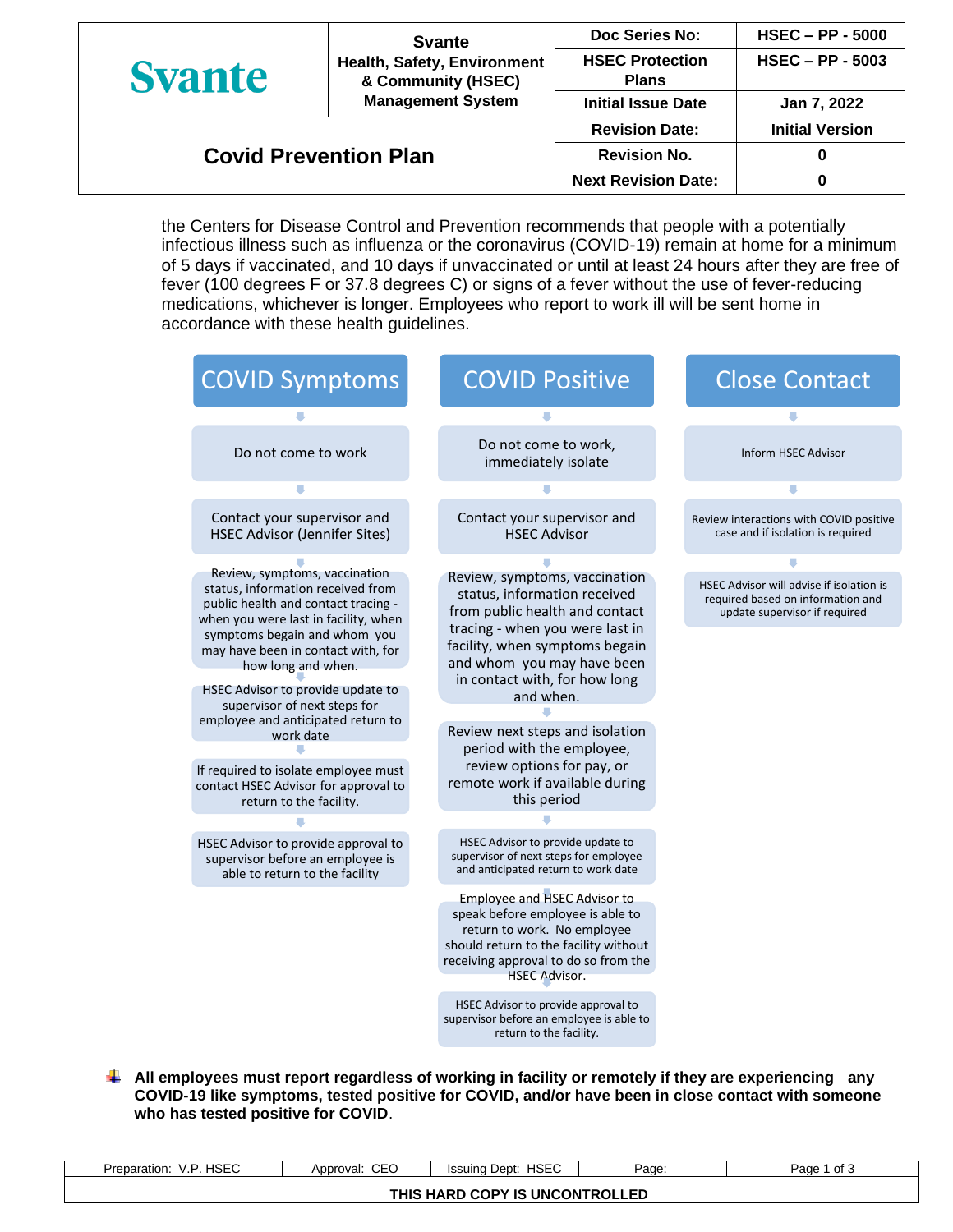|                              | <b>Svante</b><br>Health, Safety, Environment<br>& Community (HSEC)<br><b>Management System</b> | Doc Series No:                         | <b>HSEC - PP - 5000</b> |
|------------------------------|------------------------------------------------------------------------------------------------|----------------------------------------|-------------------------|
| <b>Syante</b>                |                                                                                                | <b>HSEC Protection</b><br><b>Plans</b> | $HSEC - PP - 5003$      |
|                              |                                                                                                | <b>Initial Issue Date</b>              | Jan 7, 2022             |
|                              |                                                                                                | <b>Revision Date:</b>                  | <b>Initial Version</b>  |
| <b>Covid Prevention Plan</b> |                                                                                                | <b>Revision No.</b>                    |                         |
|                              |                                                                                                | <b>Next Revision Date:</b>             |                         |

# **11. NOTIFICATION PROTCOL**

Notification will be sent after Initial exposure risk assessment and its potential to impact the personnel and the workplace. In all cases where possible risk has been identified to the personnel and/or the workplace a notice will be sent to advise of any steps required.

### **12. PREVENTION**

Svante Inc. encourages all employees to receive the vaccination against COVID-19 to help reduce and prevent illness in the workplace and communities to which we live and work. To date, four vaccines have been approved for use by health Canada.

- Pfizer vaccine
- Moderna vaccine
- AstraZeneca/Sii Covishield (az/sii) vaccine
- Johnson & Johnson vaccine
- AstraZeneca (non RNA)
- Assigned boosters

Please visit<https://www2.gov.bc.ca/gov/content/covid-19/vaccine/plan> to learn more about the current vaccine plan and phase.

However, the Centers for Disease Control and Prevention (CDC) and the World Health Organization (WHO) always recommend everyday preventive actions to help prevent the spread of respiratory diseases, including the following:

- Wash your hands often with soap and water for at least 20 seconds, especially after going to the bathroom; before eating; and after blowing your nose, coughing, or sneezing.
- If soap and water are not readily available, use an alcohol-based hand sanitizer with at least 60% alcohol.
- Avoid close contact with people who are ill.
- Stay home when you are ill.
- Avoid touching your eyes, nose, and mouth, and wash your hands before and after doing so.
- Keep noses and mouths covered with a tissue (then throw the tissue in the trash) or your bent elbow/forearm when coughing or sneezing,
- Clean and disinfect frequently touched objects and surfaces using a regular household cleaning spray or wipe.
- If you have not yet had a flu shot, consider contacting your doctor about getting one. Many national pharmacies also offer flu shots on a walk-in basis.
- Consider refraining from shaking or touching the hands of others.

## **Requests for Medical Information and/or Documentation**

| HSEC<br>Preparation:<br>v. l   | <b>CEC</b><br>Approval: | <b>HSEC</b><br>Issuing Dept: | Page:<br>. . | of 3<br>Page |  |
|--------------------------------|-------------------------|------------------------------|--------------|--------------|--|
| THIS HARD COPY IS UNCONTROLLED |                         |                              |              |              |  |